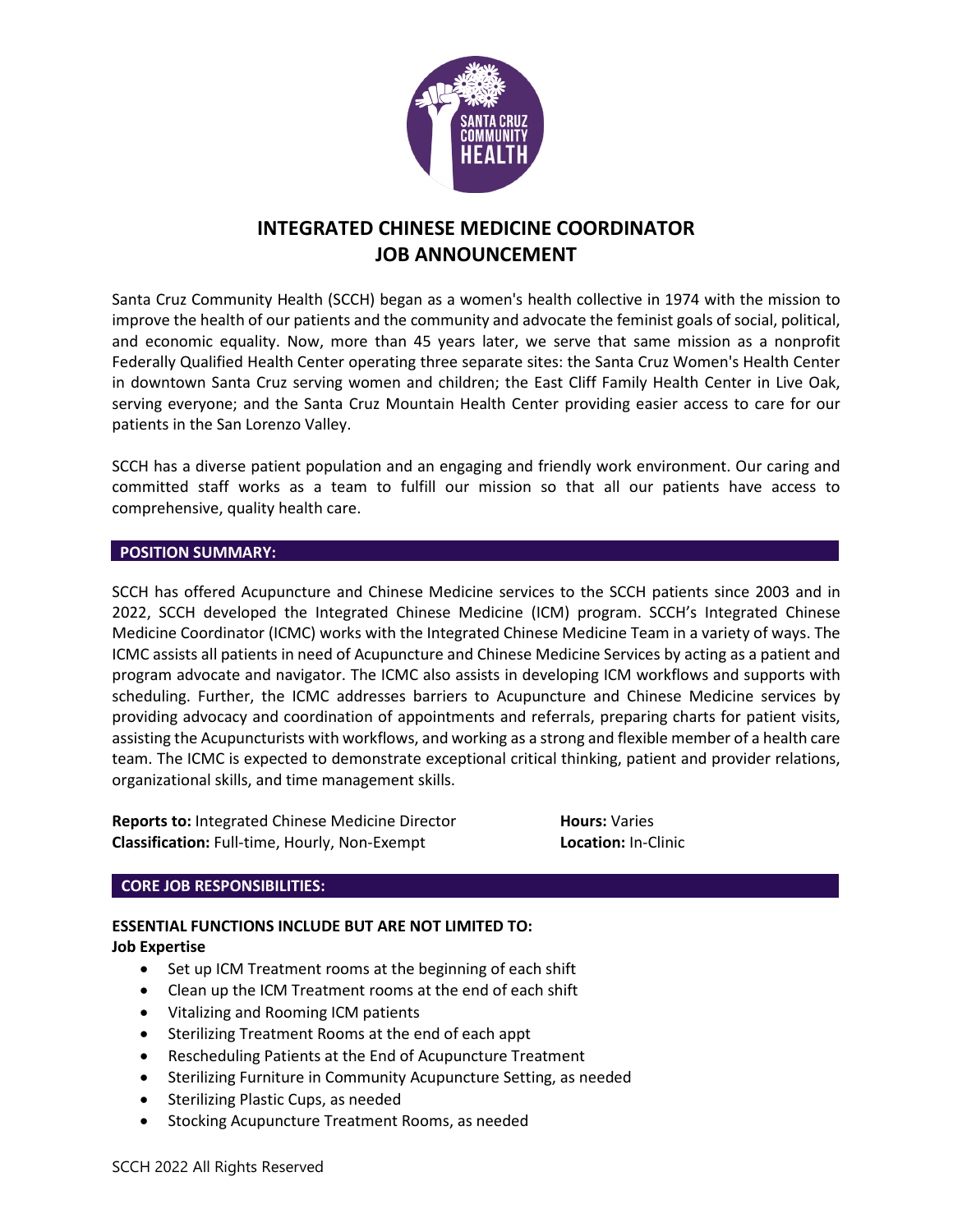

- Ordering Supplies for ICM Department, as needed (such as, Acup Needles)
- Advocating for ICM patients
- Acting as Liaison between ICM Providers and SCCH Support Staff
- Managing the ICM Schedules
- Managing the ICM CCAH Authorizations for Additional Acupuncture Treatments
- Support with developing the ICM workflows and procedures
- Support with ICM Dept Planning and Implementation of Services
- Acts as a patient liaison with SCCH Acupuncturists, employees, and community contacts
- Demonstrates ability to effectively use clinic's Electronic Health Records system (EHR)
- Participates in appropriate staff meetings and agency activities
- Performs all clinical and administrative duties expected of an Integrated Chinese Medicine Coordinator at SCCH

## **Customer Service**

- Provides patient-centered customer service at all times
- Demonstrates the ability to anticipate patients' needs and deliver services and respond to patients in a timely, accurate, courteous, respectful, and friendly manner
- Demonstrates ownership, initiative, attention to detail, and follow through
- Approaches problem-solving by focusing on patients first

## **Communication Skills**

- Oral and written communication is clear, concise, accurate, positive, and respectful
- Response to oral and written questions, instructions, and information is timely and appropriate
- Regularly checks work related email and mailbox

## **Teamwork/Interpersonal Skills**

- Dealings with others are characterized by fairness, courtesy, diplomacy, honesty, firmness, empathy and confidence
- Effective in offering support and assistance to others, in obtaining information from others, and in supplying information to others
- Is approachable and open to suggestions
- Demonstrates a positive attitude, flexibility and the ability to develop effective relationships by helping others accomplish tasks and using collaboration and conflict resolution skills

# **Judgment/Problem Solving**

- Uses critical thinking and common sense to analyze situations, make timely and valid decisions, and take appropriate actions
- Demonstrates good judgment in making decisions

## **Reliability**

- Completes all assigned duties in an accurate, timely and efficient manner
- Arrives to work on time and maintains consistent attendance
- Follows instructions and appropriate procedures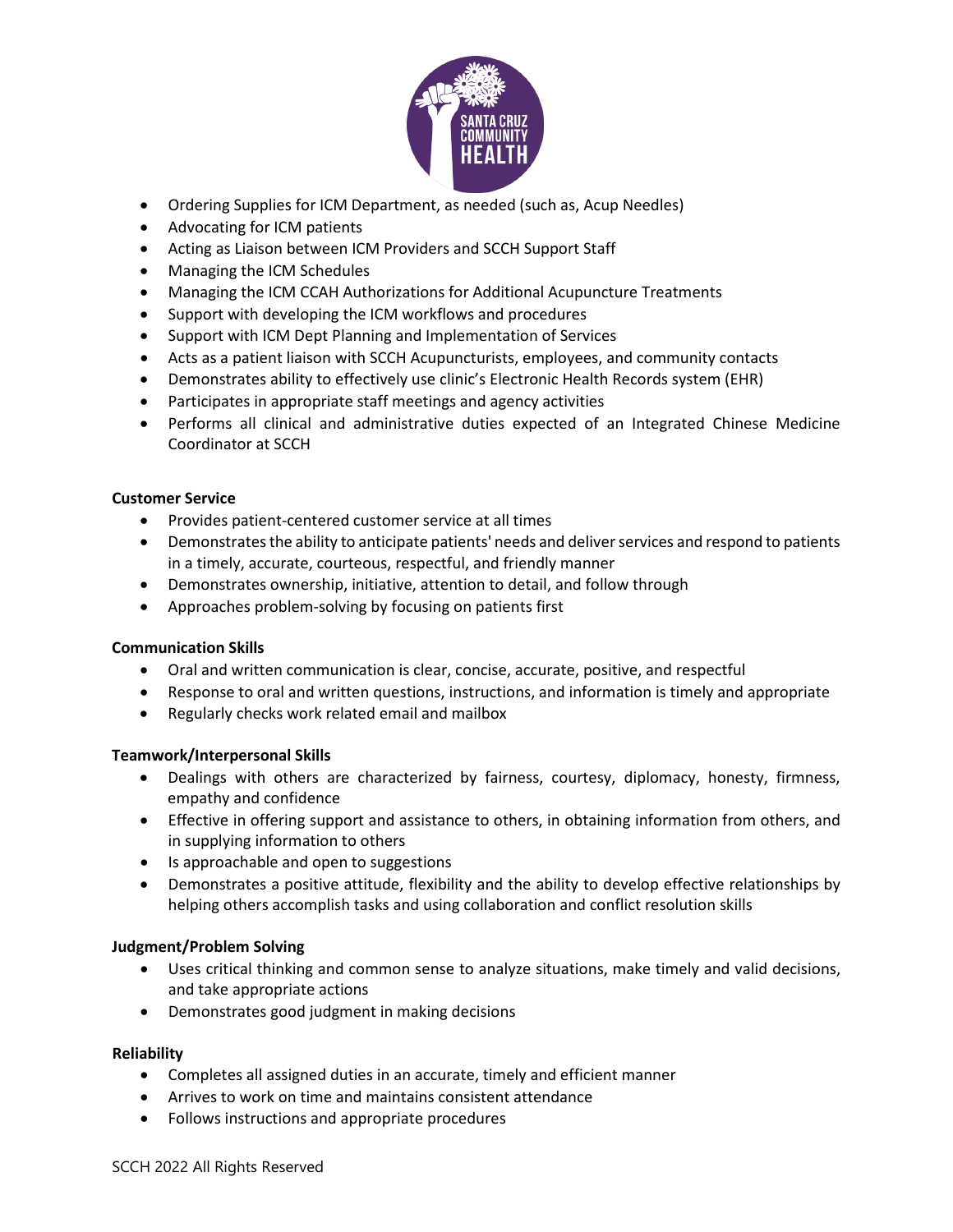

• Maintains patient confidentiality as required by HIPAA

### **COMPETENCIES:**

#### **GENERAL JOB PERFORMANCE STANDARDS:**

**KNOWLEDGE OF WORK** - Posses and utilizes knowledge of the job which is essential to perform the specific functions and related work.

**QUANTITY OF WORK -** Accomplishes an appropriate volume of satisfactory work under normal conditions. Ability to produce results.

**QUALITY OF WORK -** Consistently demonstrates accuracy, thoroughness, neatness and dependability to produce work within acceptable standards.

**TIMELINESS -** Completes assignments on or ahead of schedule.

**ABILITY TO LEARN NEW DUTIES -** Interprets, learns and responds to instructions for new situations, procedures or methods.

**JUDGEMENT and COMMON SENSE -** Decisions/actions are sound, including safety awareness.

**COOPERATION -** Willing to work with others toward common goals.

**COMMUNICATIONS -** Demonstrates relevance and clarity of written and oral expression. Effectiveness in exchanging ideas and information.

**INITIATIVE** *-* Ability to originate, develop or create new ideas or take steps to get things done.

**PROBLEM SOLVING -** Identifies and evaluates alternate solutions and selection of the most appropriate course of action.

**ATTENDANCE AND PUNCTUALITY -** Shows daily ability to be at work at scheduled time, including being prepared to work on time after breaks, meal periods, and other authorized absences from work.

## **QUALIFICATIONS**

#### **MINIMUM QUALIFICATIONS:**

- Ability to work some evenings and Saturdays
- Ability to work cooperatively with other staff and to carry out the stated mission of Santa Cruz Community Health
- Commitment to assisting SCCH Acupuncturists and patients

#### **PREFERRED QUALIFICATIONS:**

- Bilingual conversant/fluent in English and Spanish highly desirable
- Knowledge of Acupuncture and Chinese Medicine

#### **WORK CONDITIONS**

Working conditions described here are representative of those that must be met by an employee to successfully perform the essential functions of this job. Reasonable accommodations may be made to